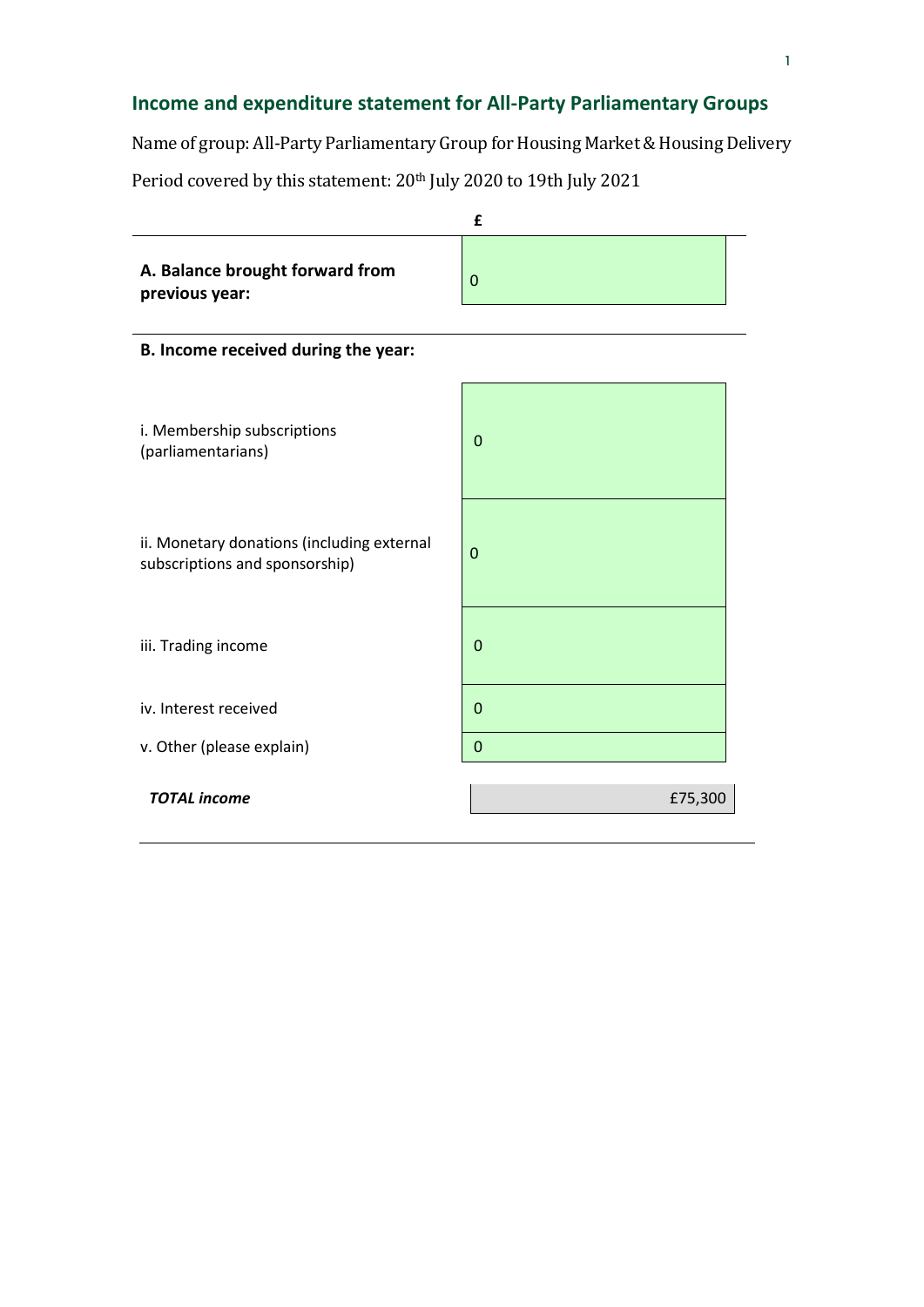| i. Employment costs (salaries, NI, pensions<br>costs) | 39,175                                                               |
|-------------------------------------------------------|----------------------------------------------------------------------|
| ii. Costs of contractors and freelance staff          | 0                                                                    |
| iii. Visits and events (UK)                           | 2,650                                                                |
| iv. Visits and events (abroad)                        | 0                                                                    |
| v. Cost of generating income                          | 0                                                                    |
| vi. Office and communications costs                   | 33,475                                                               |
| vii. Other (please explain)                           | Benefits in kind received from<br><b>College Green Group for the</b> |
| <b>TOTAL expenditure</b>                              | provision of secretariat services<br>£75,300                         |
| D. Balance carried forward (A+ total B-<br>total C)   | 0                                                                    |

 $\mathbf{r}$ 

Ĩ.